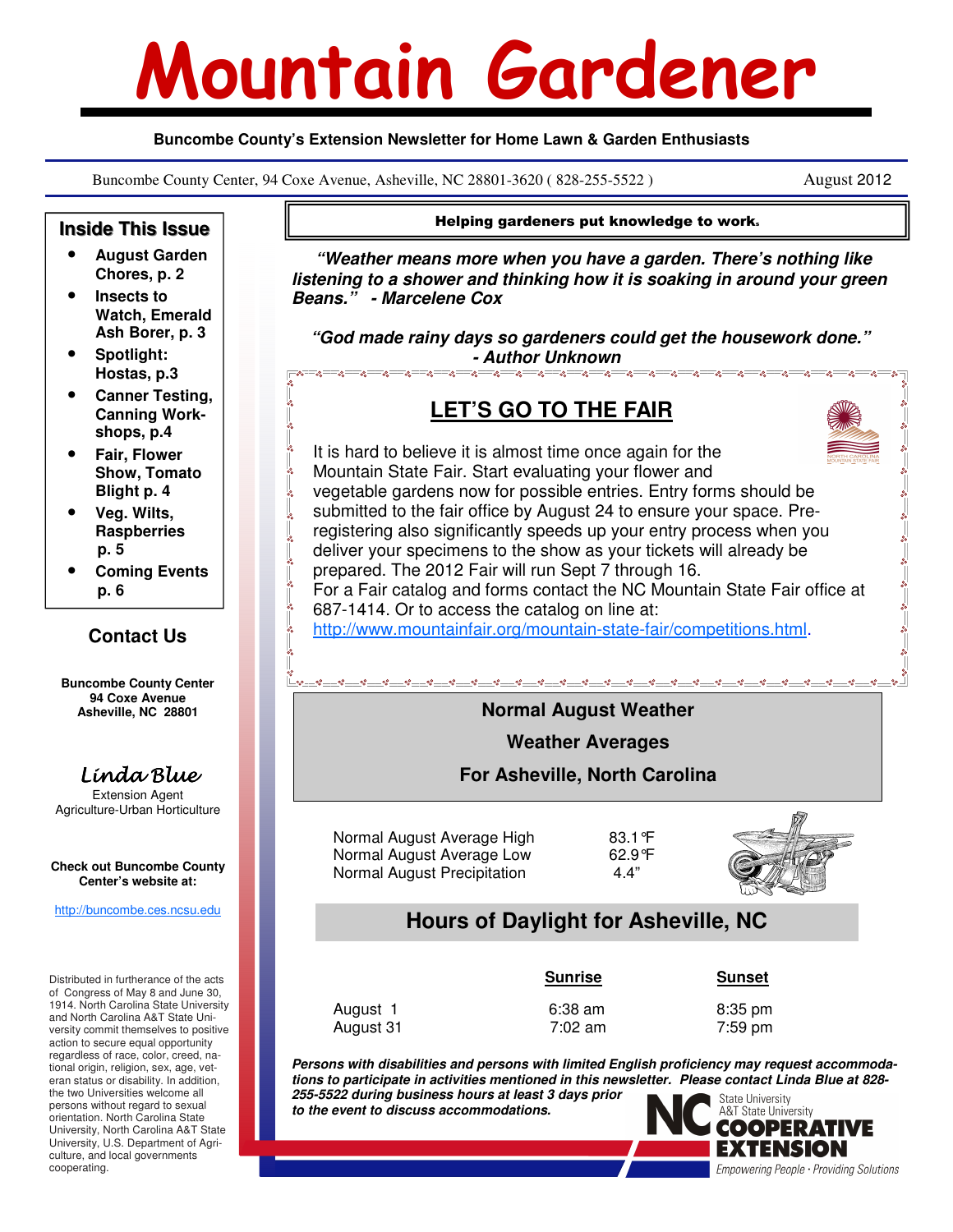# **Garden Chores for August**

#### **Lawns**

• Do not fertilize or seed fescue or bluegrass lawns until the very end of August. Hold off longer if the weather is hot and dry.

#### **Ornamentals**

- Weeds of all kinds have been especially plentiful this year. Stay on top of removing them before they go to seed.
- Dahlias will perk up with cooler temperatures. This would be a good time to do a little fertilizing, pruning and reinforcing supports on tall varieties.
- Don't forget about those trees or shrubs planted the last year. They still need a deep watering once a week.
- By now a lot of perennials probably need deadheading. Removing the spent flowers will improve the appearance of the flower bed and may encourage some late blooms.
- Container gardens are also probably in need of some sprucing up. Give them a dose of liquid fertilizer if you have not done so in a few weeks. Cut back leggy stems.
- Have you sprayed the rose bushes for black spot recently? Hybrid teas can also have one last dose of fertilizer early in August to encourage some fall blooms.

### **Fruits**

- This has been a bad year for black rot on grapes and brown rot on peaches. Regular fungicide sprays are the only way to prevent these infections.
- Peach tree borers can kill peach, cherry and plum trees. To prevent infestation, spray the trunks of the trees in late August and early September with an insecticide labeled for borers (usually a type of pyrethroid) For more information see: http://www.ces.ncsu.edu/depts/ent/notes/O&T/trees/note141/note141.html. •

## **Vegetables**

- Frequent rain showers invite fungus diseases like early blight and late blight on tomatoes and mildews on squash and cucumbers. Apply fungicides every 1 to 2 weeks to maintain healthy plants. Organic gardeners may want to try Serenade (Bacillus subtilis) or copper.
- You can start planting fall vegetables anytime in August. Garden centers will be supplied with transplants for cabbage and broccoli. Plant seeds for lettuce and leafy greens.
- Practice good sanitation. Remove spent plants from the garden as soon as harvest is complete. Also remove diseased plants as soon as possible.
- Remember that surplus produce can be donated to the Plant A Row For The Hungry collection. Fresh fruits and vegetables, in good condition are always welcome. Deliver to MANNA Food Bank at 627 Swannanoa River Rd., M-F, 8:00 - 3:30.

## **Other**

• Be alert for yellow jacket nests while mowing and doing other yard work. This is the time of year they become very aggressive in defending their nest. For more information see: http://www.ces.ncsu.edu/depts/ent/notes/Urban/horn-yj.htm



Recommendations for the use of chemicals are included in this publication as a convenience to the reader. The use of brand names and any mention or listing of commercial products or services in this publication does not imply endorsement by the North Carolina Cooperative Extension nor discrimination against similar products or services not mentioned. Individuals who use chemicals are responsible for ensuring that the intended use complies with current regulations and conforms to the product label. Be sure to obtain current information about usage and examine a current product label before applying any chemical. For assistance, contact an agent of the North Carolina Cooperative Extension.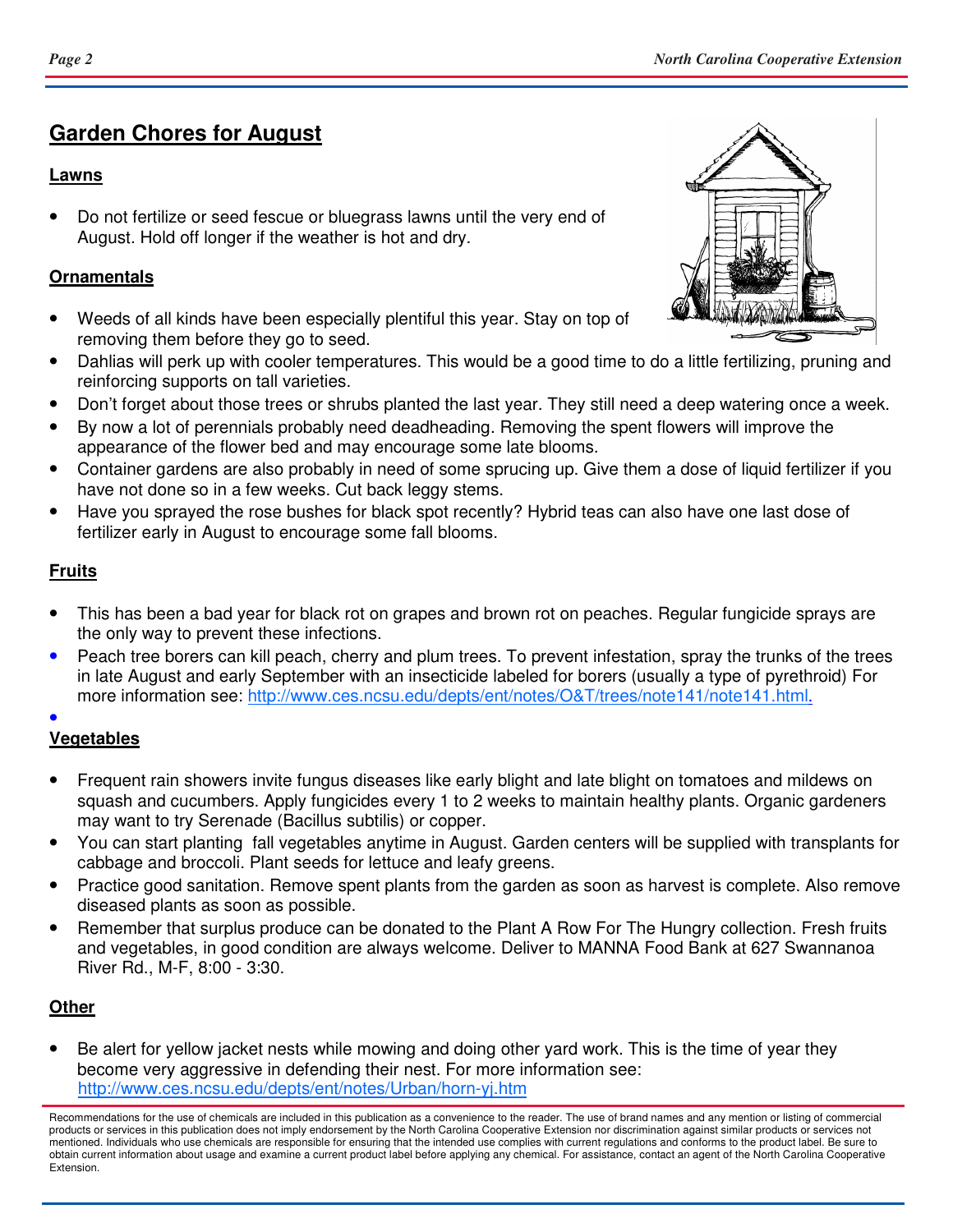## **Insects to Watch For**

Ornamentals: Bagworms on all needled evergreens. It is too late to spray, so remove bags by hand. Thrips on roses and other flowers; spider mites on flowers and shrubs, lacebugs on pyracantha, pieris and azaleas. All may need to be treated with appropriate insecticide if significant damage occurs.

Vegetables: Bean beetles, squash beetles and squash bugs can be especially prevalent this time of year. Control measures include hand removal (drop them into a bucket of soapy water), or spraying with carbaryl (Sevin), malathion, pyrellin or pyrethrin. Several species of caterpillars become troublesome on cabbage family crops. Bacteria sprays should be effective.

# **Emerald Ash Borer**

Another non-native invasive pest is knocking at North Carolina's borders. The emerald ash borer was first found killing ash trees in Michigan in 2002 and has spread quickly. Most recently it was identified in Tennessee and Virginia.

This small emerald green beetle bores under the bark of the ash tree and eventually kills the tree. As with most insects that bore into the wood, it is difficult to successfully treat an infestation.

One of the common ways these, and other invasive insects, are spread is by transporting the wood. So one of the most important things you can do is not bring in firewood from outside of your immediate area.

For more information see: http://ncforestservice.gov/forest\_health/pdf/FHN/FHN-10EAB01EAB80310.pdf

# **Spotlight: Fragrant Hostas**

Hostas have been popular garden plants, especially in the South, for more than 100 years and it would be rare to find a shady garden without them. But how many of the hostas in your garden have fragrant flowers?

Many years ago some of the most popular hostas were known as "August lily" because they produced large white fragrant flowers in late summer. These belong to the species Hosta plantaginea. Most garden hostas are hybrids of Hosta sieboldiana, which produce lavender, non-fragrant flowers.

You can still purchase H. plantaginea but you can also find hybrids with fragrant flowers. A good old standby is 'Royal Standard'. 'So Sweet" is a smaller plant with leaves trimmed with white. 'Guacamole' has green and yellow leaves and flowers that I think smell like sun tan lotion.

Although some hosta varieties are more tolerant of sun than others, most will perform best with some morning sun and shade in the afternoon. The more sun they receive, the more important it will be to water during dry weather. Most people remove the flower stems as soon as the flowers fade to keep the garden tidier. Fragrant or not, flowers can be used in cut arrangements

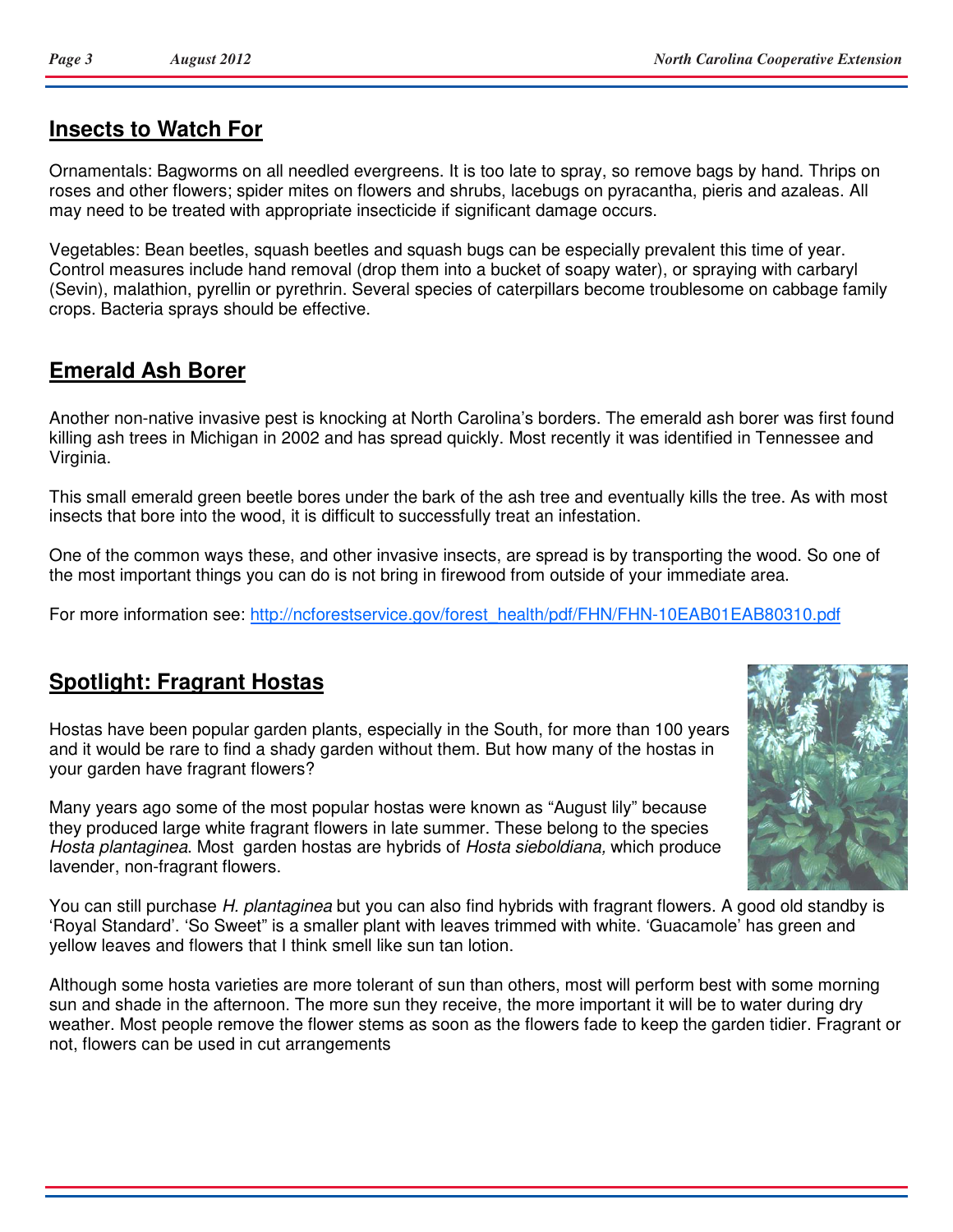# **Pressure Canner Testing**

Pressure Canner Testing is done only by appointment this year. To have your pressure canner tested please call the Extension Office at 255-5522 and make an appointment.

## **Hands-On Canning Workshops**

**All held at the Buncombe County Center, 94 Coxe Ave. Asheville** 

**Canning Beans Safely! - Fri., Aug. 10, 2012 - 10am to 2pm** 

One of the most popular foods to can is beans, but it can also be one of the riskiest to eat if not canned safely. Can beans with us and



learn the latest recommendations for canning your beans. This class will cover using weighted and gauge pressure canners as well as the importance of adjusting time for canning at higher altitudes. **Cost \$10.** 

### **Putting Tomatoes By! - Thurs., Aug. 16, 2012– 10am to 2pm**

One of the best foods for learning how to can is tomatoes. In this hands-on class we cover canning tomatoes with both a water bath canner and a pressure canner. We will also discuss freezing and dehydrating tomatoes. **Cost \$10.** 

**Saving Those Apples! - Thurs. Sept. 20, 2012—9am to 2pm. Cost \$10.** Call Extension office to register 255-5522.

# **See You At The Fair**



This year's North Carolina Mountain State Fair runs September 7 through 16. The Flower and Garden exhibits are in a new "Expo Building" toward the back side of the fair grounds, below the livestock barns. We hope you will find us so you can stop in and visit the Master Gardeners' information tables and view the wonderful flowers. Volunteers will be available to answer your gardening questions**.** 

# **Enter The Flower Show**

With two flower shows at the Fair, how can you resist the opportunity to show off your prettiest flowers? There are more than 150 categories for entries! For a Fair catalog and forms contact the NC Mountain State Fair office at 667-1414. Access the catalog on line at: http://www.mountainfair.org/mountain-state-fair/competitions.html.

# **Tomato Late Blight**

If you grow tomatoes in your garden, hopefully you know by now that the late blight fungus was found in western North Carolina earlier than usual this year. This disease can kill a tomato or potato plant within a few weeks of infection, so this would be a good year to be keeping the preventative fungicide sprays on your plants. The best garden fungicide for this is chlorothalonil (Daconil). Copper sprays are also helpful and would be the only option for the organic gardener.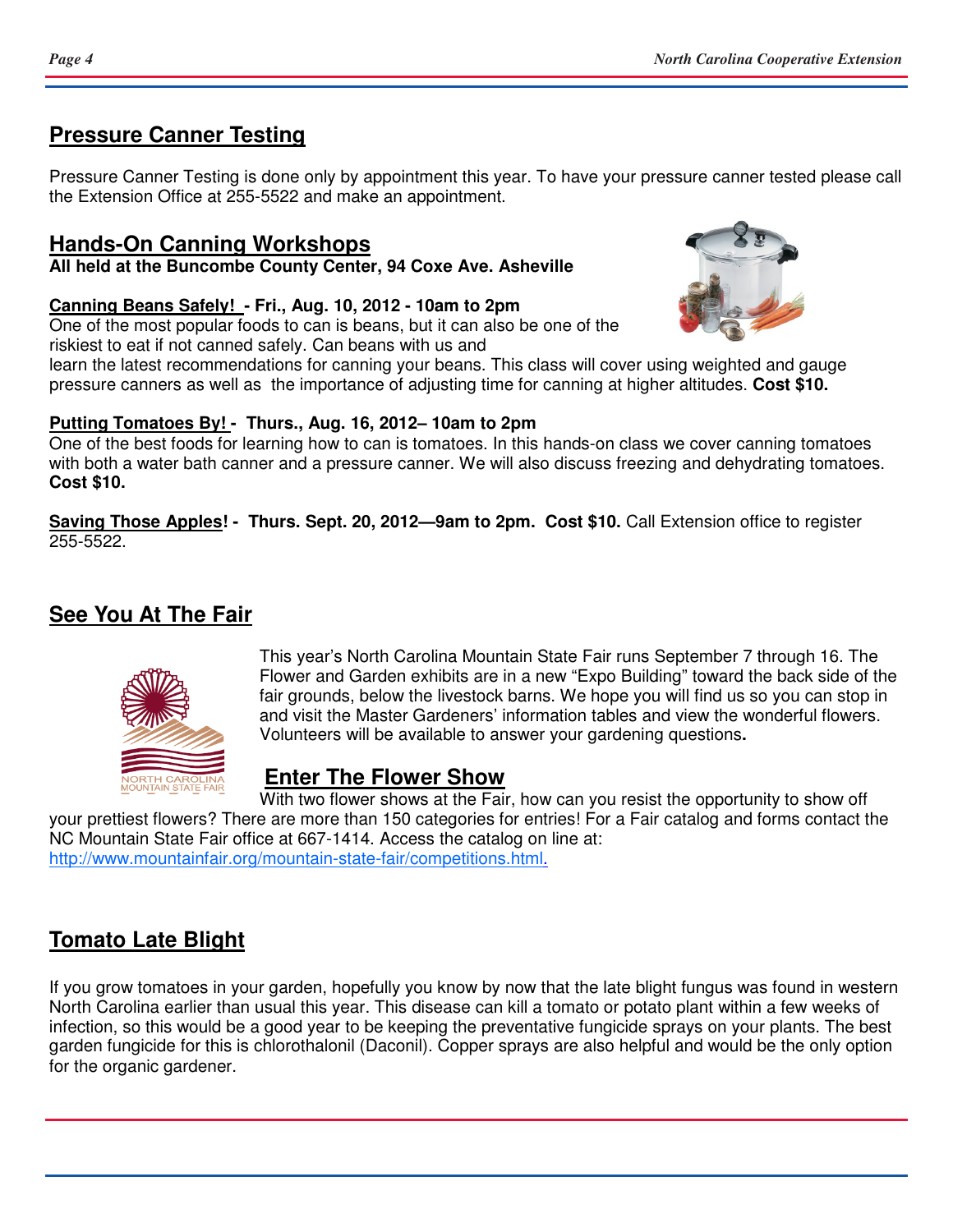### **Vegetable Wilts**

This summer we have seen a number of samples of wilt diseases in vegetables. Several common problems can cause vegetable plants to suddenly wilt. Often only one out of a number of plants in the same garden will be affected.

Squash: Probably squash vine borers, a worm that bores into the center of the stem, eating away the stem tissue. Look for a hole in the stem with "stuff" coming out. If caught early, gardeners are sometimes successful in splitting open the stem with a razor blade, removing the worms, closing the stem, and then mounding soil up around the stem.

Cucumbers: Probably bacterial wilt, which can also affect watermelon and cantaloupe. This disease is spread by cucumber beetles when they chew on the plants. These beetles were out early this year and some plants succumbed quite early in the season. Once a plant is infected, it cannot be saved. Remove it from the garden to reduce likelihood of spread to other plants

Tomatoes: If plant wilts suddenly, without turning yellow, it is probably another bacterial disease, Southern Bacterial Wilt. In this case the bacteria is in the soil. Do not plant crops in the same family (pepper, eggplant, potato) in that spot for a few years.



Tomatoes and other plants: Look for a walnut tree nearby. The roots of walnut trees secrete a chemical that is toxic to many plants. When tomato plant roots come into contact with walnut roots, the plant will wilt and die.

Various plants: Tomatoes, beans, peppers, eggplant and many other vegetables can be affected by a soil borne fungus, Southern Blight. Check the base of the stem, often below the soil level, for white cottony fungus growth on the stem. Corn is about the only vegetable not affected, so would be a good choice for planting in the location next summer.

# **Pruning Raspberries**

The trickiest part of growing brambles (blackberries and raspberries) is probably pruning. All bramble canes live 2 years. The first year the stems (primocanes) come up from the ground and grow. The second year (floricanes) they flower and produce fruit. After fruiting the cane dies.

For most varieties of blackberries and raspberries pruning is done twice a year. In the summer, after harvest, the spent canes are removed. Then in spring the tall canes are cut back and some excess stems removed.

In western North Carolina many gardeners grow the everbearing red raspberry 'Heritage'. This variety will produce 2 crops on each cane: a spring crop on the floricanes and a fall crop on the primocanes. However, there is another option for managing this variety. Many growers simply cut all the canes close to the ground in the fall. This will eliminate the spring crop, but will produce a larger fall crop in August and September. You may miss the early berries, but the pruning is certainly faster and easier.

For more information on growing raspberries see: http://www.ces.ncsu.edu/depts/hort/hil/pdf/hil-8204.pdf